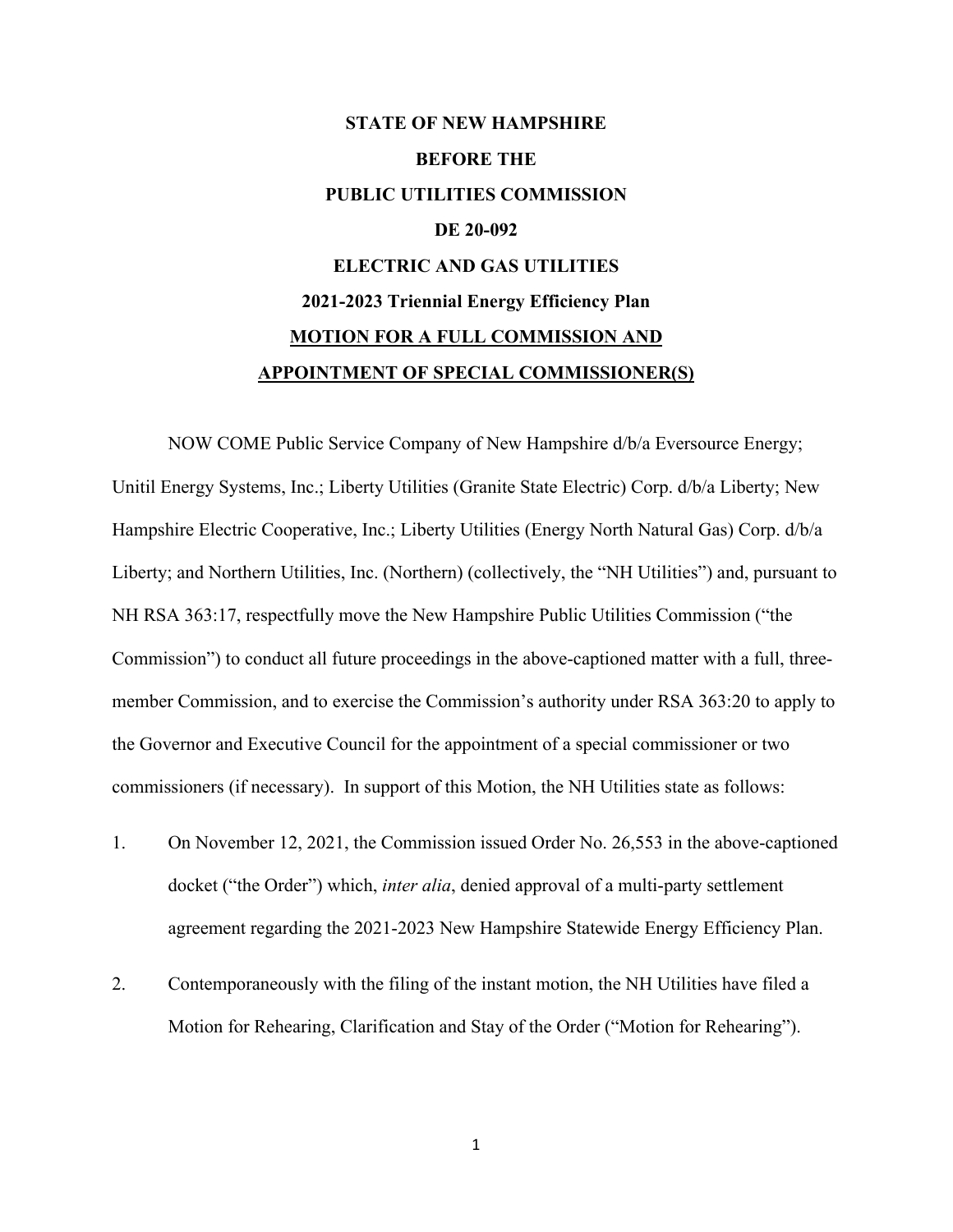- 3. The instant docket has been pending since June, 2020. It involves significant issues affecting all of New Hampshire's electric and natural gas utilities, as well as stakeholders in the statewide energy efficiency programs, including utility customers, contractors, vendors, two state agencies (*i.e.,* New Hampshire Department of Environmental Services and New Hampshire Department of Energy) and advocacy groups. As Chairwoman Martin observed, "[t]his proceeding is, without question, particularly controversial and significant in consequence…". *Gas and Electric Utilities, 2021-2023 New Hampshire Statewide Energy Efficiency Plan,* DE 20-092, Order No. 26, 458 at 7 (Feb. 19, 2021) (concurring opinion of Dianne Martin, Chairwoman).
- 4. Although two Commissioners constitute a quorum to issue orders, *see* RSA 363:16, due to the significance of the issues presented in this docket, the NH Utilities respectfully submit that a full three-member Commission is warranted for the consideration of the Motion for Rehearing and all other matters in this docket. "The risks of proceeding with two commissioners include a possible deadlock of an unforeseen event that disqualifies one commissioner, leaving a single commissioner on the docket." *Public Service Company of New Hampshire, Investigation of Merrimack Scrubber Costs and Cost Recovery,* DE 11-250, Order No. 25,622 (Jan. 23, 2014) at 3. Those risks are "heightened by the significance of the issues" presented in a docket such as this one. *Id.*
- 5. Currently, the Commission is comprised of Chairman Goldner and Commissioner Chattopadhyay. While Commissioner Simpson has been confirmed to the position of Commissioner, he has not yet assumed his duties. Moreover, he has indicated during his confirmation hearing before the Executive Council that he will recuse himself from matters such as this one that involve his former employer, Unitil Energy Systems, Inc. In

2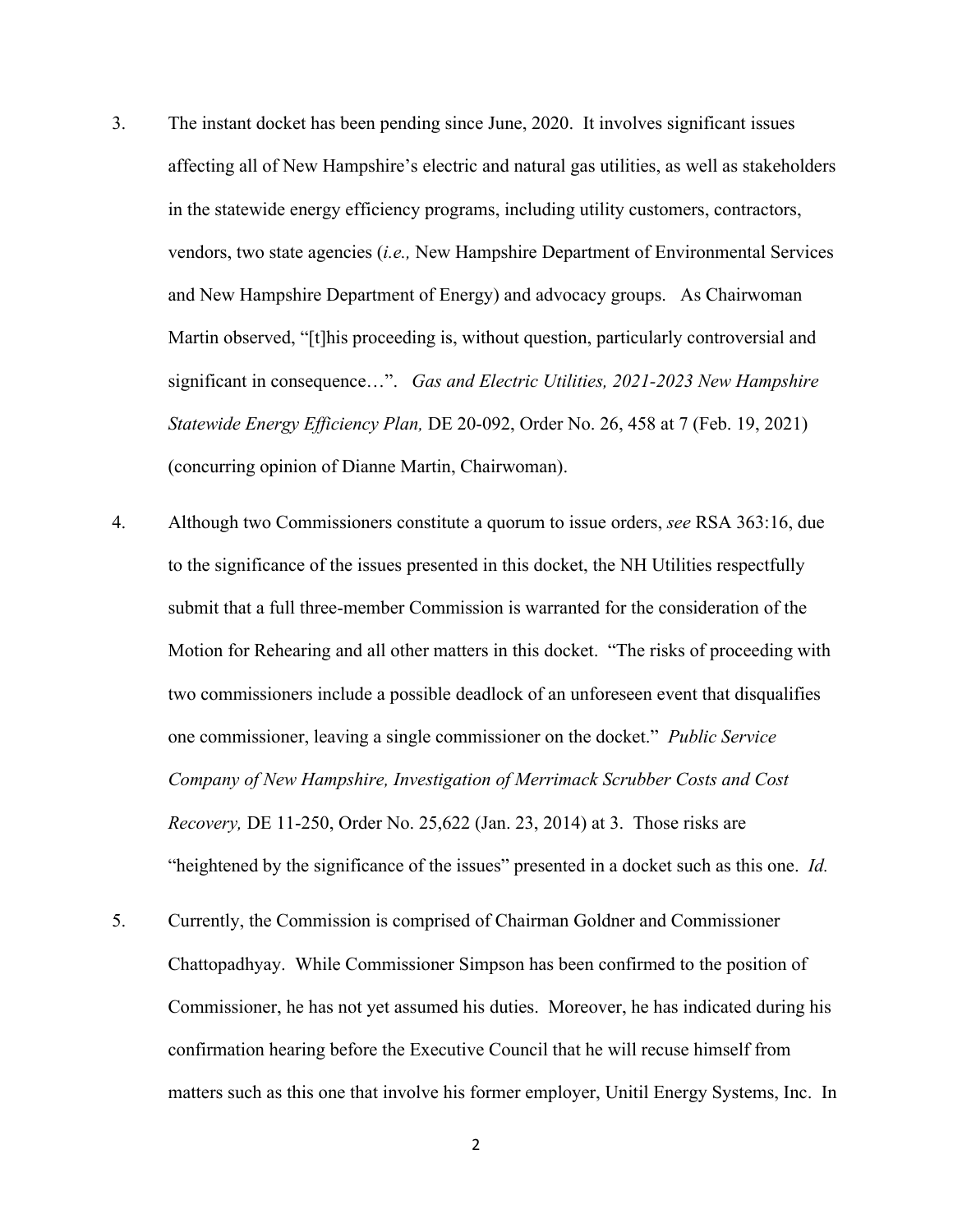addition to Commissioner Simpson's unavailability, it is unclear whether Commissioner Chattopadhyay will be able to participate in this proceeding, as he publicly stated during his confirmation hearing that he is currently evaluating the issue of whether he would recuse himself from participating in this docket. But even should Commissioner Chattopadhyay participate in this proceeding, the risk of a deadlock should be avoided due to the issues of heightened importance not only to the NH Utilities, but to New Hampshire residents and businesses statewide who are affected by the energy efficiency programs that are the subject of this docket. In these circumstances, a third Commissioner should be appointed via the special Commissioner appointment process.

- 6. A single Commissioner cannot issue an order. *See* RSA 363:16; *see also Public Service Company of New Hampshire Investigation of Merrimack Station Scrubber Costs and Cost Recovery*, *supra* ("RSA 363:13 requires a quorum of two commissioners to issue an order."). Also, a single commissioner cannot hold a hearing if any party whose interests may be affected files a written request (such as the instant Motion) for a full commission at least five (5) days before the hearing. RSA 363:17. As the NH Utilities have filed a motion for rehearing, new hearings are a possible result; therefore the NH Utilities request a full Commission.
- 7 Pursuant to statute, the Commission is to be composed of three Commissioners. RSA 363:1. At least one Commissioner must be an attorney licensed to practice law in New Hampshire, and at least one Commissioner shall have background, experience or both in one or more of the following: engineering, economics, accounting or finance. *Id*. Neither Chairman Goldner nor Commissioner Chattopadhyay is an attorney licensed to practice law in New Hampshire.

3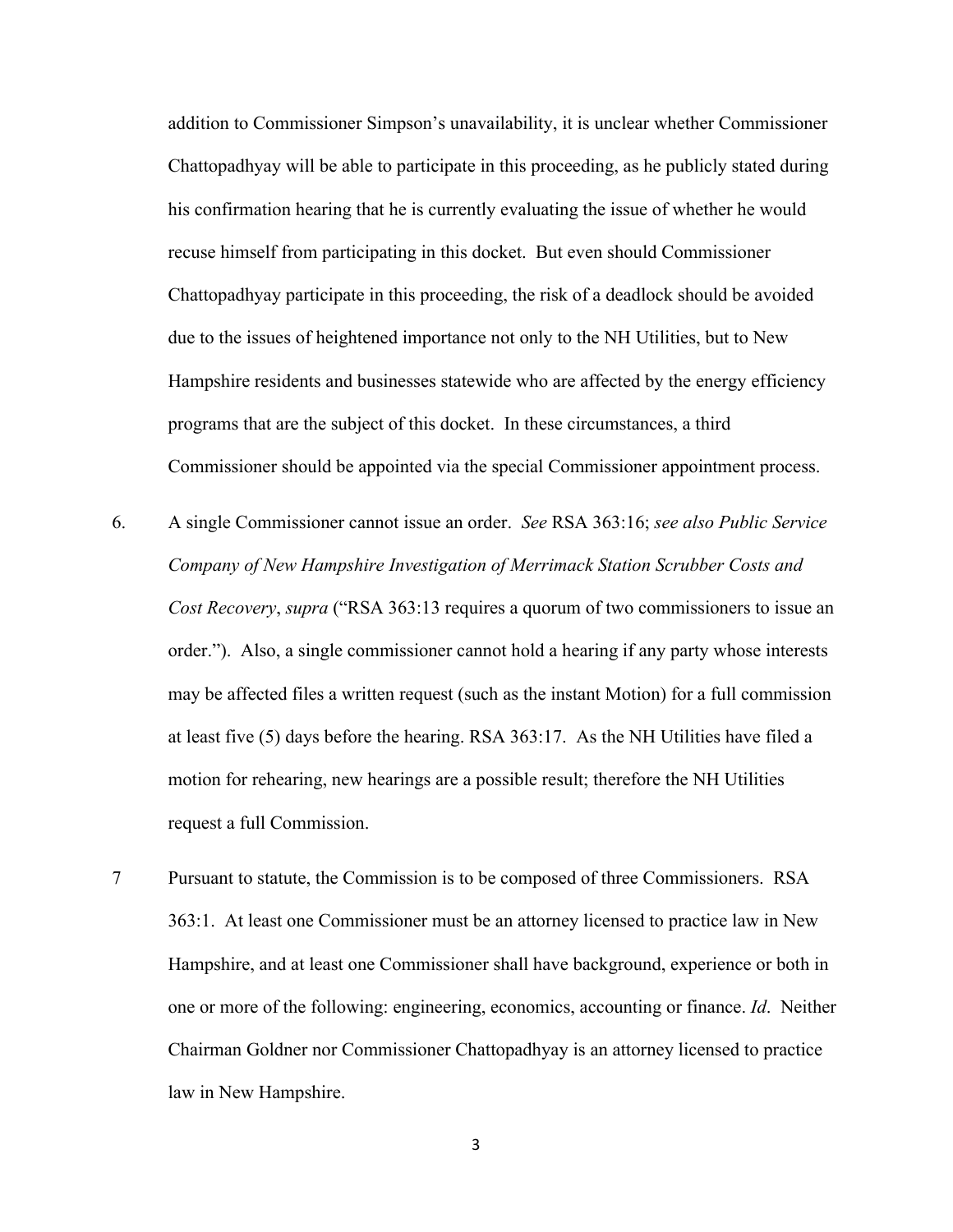8. In view of the foregoing, the NH Utilities respectfully request that the Commission apply to the Governor and Executive Council under RSA 363:20 for the appointment of either one or two Special Commissioners, whichever is needed to result in a full Commission for consideration of the matters at issue in this docket, and that at least one of the Special Commissioners be an attorney licensed to practice law in New Hampshire.

WHEREFORE, the NH utilities respectfully request that the Commission:

- A. Conduct all future proceedings in the instant docket with a full, three-member Commission;
- B. Apply to the Governor and Executive Council under RSA 363:20 for the appointment of a Special Commissioner who is an attorney licensed to practice law in New Hampshire to substitute for Commissioner Simpson in this docket;
- C. Apply to the Governor and Executive Council under RSA 363:20 for the appointment of a Special Commissioner in the event that Commissioner Chattopadhyay recuses himself from this docket; and
- D. Grant such further relief as it deems appropriate.